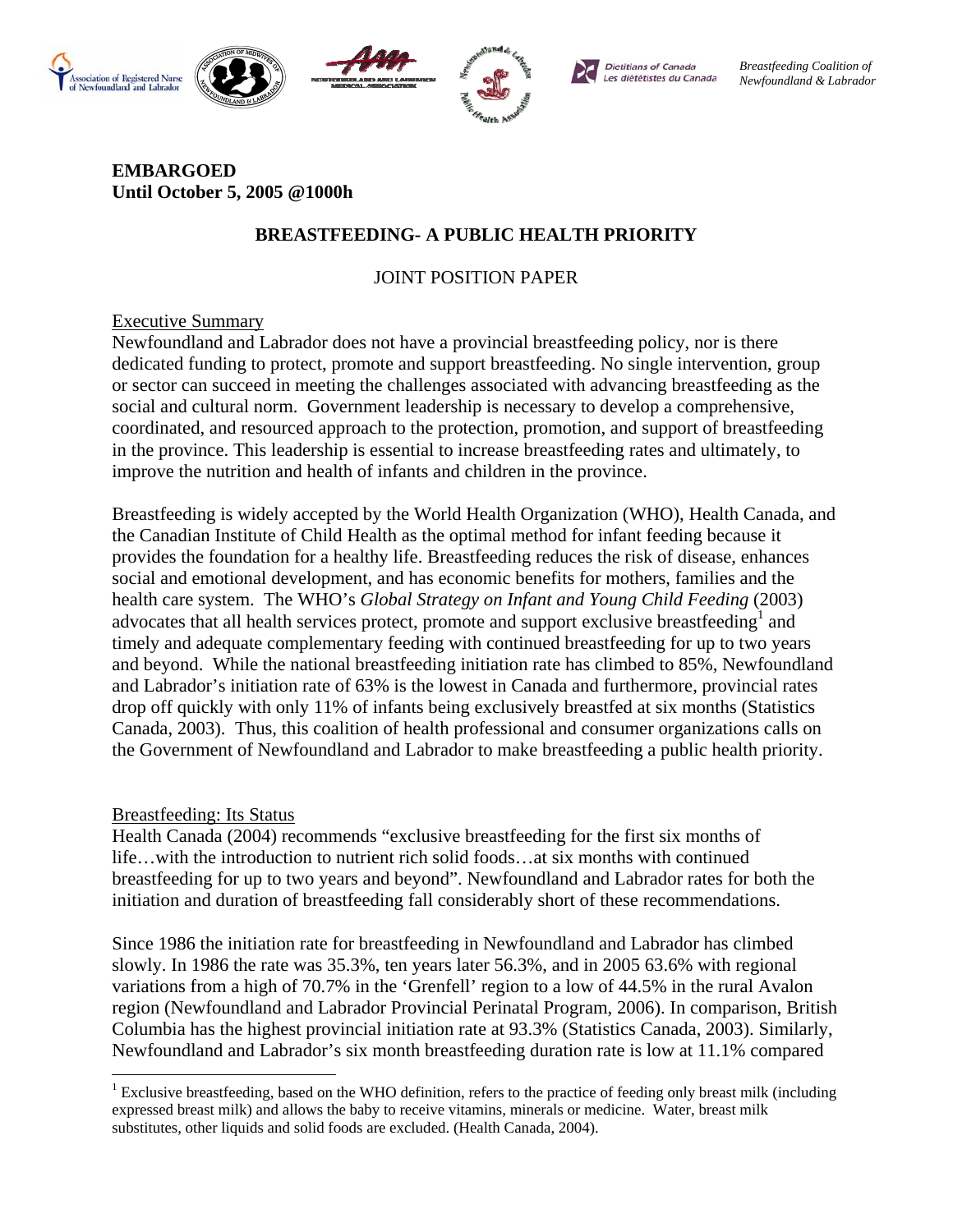to the national rate of 18.7% and the highest provincial rate of 28.8% in British Columbia. Our provincial breastfeeding rates demonstrate we are living in a culture where breastfeeding is not the norm. Clearly, our province's approach to the protection, promotion and support of breastfeeding needs work. There are many factors associated with the decision to initiate and continue breastfeeding and many are linked to wider issues associated with health inequities. These factors are well known and include: socio-economic status; educational level; attitudes and beliefs toward breastfeeding; embarrassment and discomfort; the influence of family, friends, and health professionals; peer support; hospital practices; return to unsupportive work settings and inconvenience (Breastfeeding Committee for Canada, 2005; Matthews, Banoub-Baddour, Laryea, McKim and Webber, 1994; Newfoundland and Labrador Provincial Perinatal Program, 1999; Palda, Guise and Wathen, 2004). There is no doubt that educational, environmental and attitudinal changes are needed to protect and support successful breastfeeding.

#### Breastfeeding: The Evidence

Current research offers compelling evidence that breastfeeding improves health outcomes across the lifespan; significantly reducing health care costs (Health Canada, 2004; Ontario Public Health Association, 2004). Breastfeeding provides optimal nutritional, immunological and emotional nurturing for growth and development of infants and children. Breastmilk promotes sensory and cognitive development and protects infants against infectious diseases such as bacterial meningitis, respiratory tract infection, necrotizing enterocolitis, otitis media and urinary tract infection. (American Academy of Pediatrics, 2005). Exclusive breastfeeding reduces infant mortality due to common childhood illnesses such as diarrhea or pneumonia and helps for a quicker recovery during illness. These effects can be measured in resource-poor and affluent societies (WHO, 2003).

Some studies suggest that breastfeeding also helps protect against Sudden Infant Death Syndrome, type I and type 2 diabetes, lymphoma, leukemia, and Hodgkin disease, overweight and obesity, hypercholesterolemia, allergies, and asthma. (American Academy of Pediatrics, 2005; Canadian Institute for Health Information, 2004; Chen & Rogan, 2004; Dell & To, 2001; New Brunswick Department of Health and Community Services & Provincial Breast Feeding Advisory Committee, 1999). Breastfeeding has been associated with slightly enhanced performance on tests of cognitive development (American Academy of Pediatrics, 2005). Dentists note that breastfeeding is important for the proper development of the mouth and jaw (Palmer, 1998). In addition, the experience of breastfeeding has been found to strengthen attachment (McCain & Mustard, 1999). Breastfeeding also contributes to the mother's health by offering protection for some women against breast and ovarian cancers and osteoporosis (Collaborative Group on Hormonal Factors in Breast Cancer, 2002; Zheng et al., 2001).

Newfoundland and Labrador compared with other provinces has the third highest rate of child poverty (Government of Newfoundland and Labrador, 2005). Rates for premature births, low birth weights, iron deficiency anemia and respiratory illnesses are higher in children from disadvantaged backgrounds (Martin and Boyer, 1995 as cited in Government of Quebec, 2001, p.19). Breastfeeding, while providing children with the best possible food source, also protects them against some of these problems or reduces their intensity. According to the Executive Director of the United Nations Children's Fund (UNICEF), "Breastfeeding is a natural safety net against the worst effects of poverty".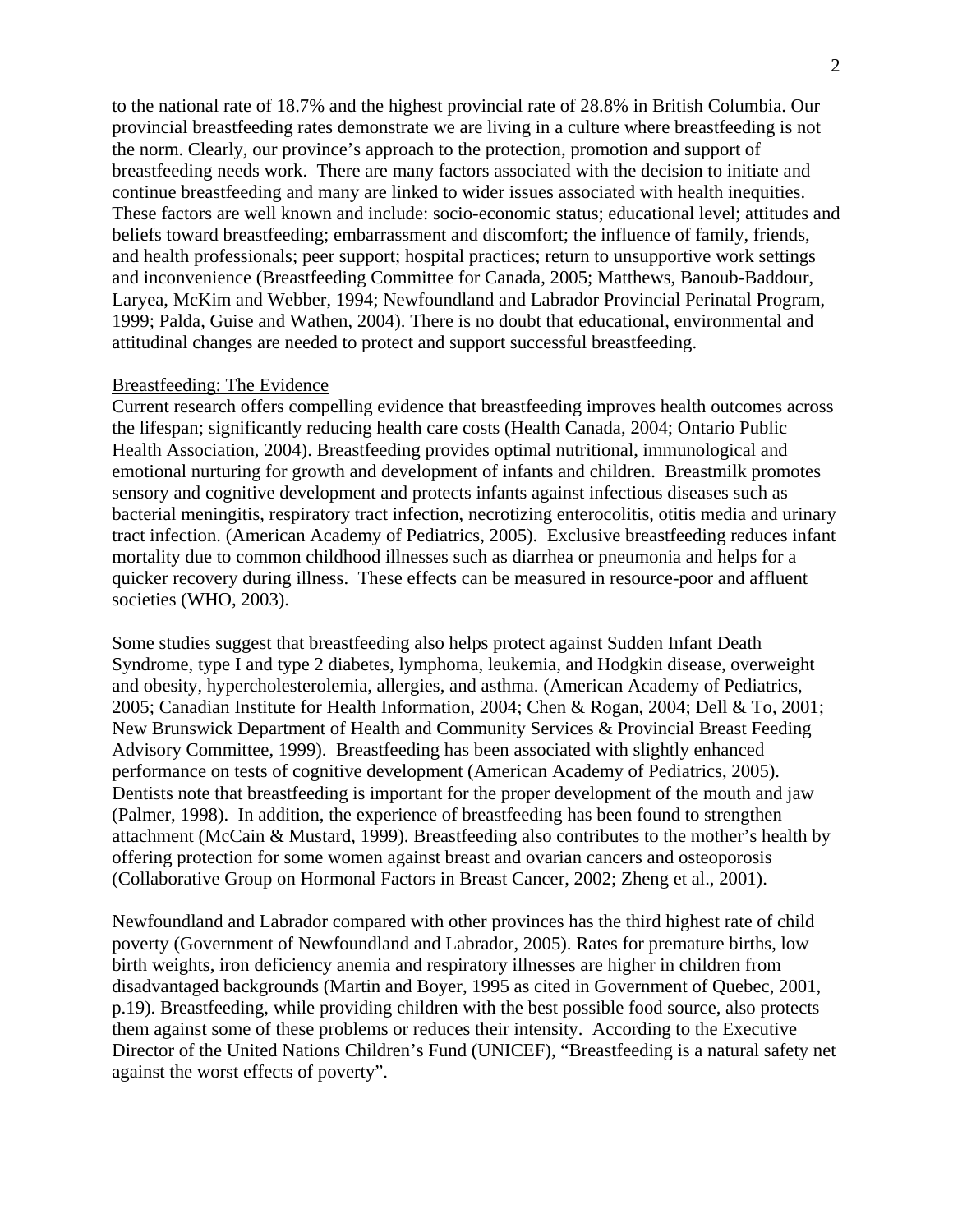Lack of breastfeeding, *especially the lack of exclusive breastfeeding in the first six months of life*, is an important risk factor for infant and child morbidity and mortality that are only compounded by inappropriate complementary feeding (Feldman & Frati, 2005; WHO, 2003). When mothers do not breastfeed they generally use a breastmilk substitute (eg., a commercial infant formula or an evaporated milk formula). The WHO's *International Code of Marketing of Breastmilk Substitutes* (1981) was developed "to contribute to the provision of safe and adequate nutrition for infants, by the protection and promotion of breastfeeding, and by ensuring the proper use of breastmilk substitutes, when these are necessary, on the basis of adequate information and through appropriate marketing and distribution" (WHO 1981). Among other things, the Code requires that parents be informed about the 'health hazards' of unnecessary or improper use of infant formula and other breastmilk substitutes.

While the health and nutritional benefits of breastfeeding are well documented, there is increasing evidence of cost savings to families, communities and the health system when infants are breastfed. Families save by not having to maintain the high cost of infant formula and complementary foods. The health care system saves with a reduction in expenditures as a result of fewer hospital admissions, physician visits and prescriptions for medications for childhood illnesses, such as, otitis media and gastroenteritis. Evidence also demonstrates that lack of breastfeeding is associated with poor school performance, reduced productivity, and impaired intellectual and social development (WHO, 2003). To put these findings in perspective, in 2001 it was estimated that a minimum of \$3.6 billion US could be saved if the national prevalence of exclusive breastfeeding increased to Health Canada's current recommendations (Breastfeeding Committee for Canada, 2005, p1).

In summary, there is little doubt that an investment in breastfeeding is a cost-effective strategy as it helps to ensure children develop to their full potential and reduces the risks associated with compromised nutritional status, emotional development, and related preventable illnesses.

#### Breastfeeding Policy: Putting it in Context

The importance of breastfeeding has translated into major global initiatives, such as the joint action between the WHO and UNICEF on development of the *International Code of Marketing of Breastmilk Substitutes (1981*), *The Innocenti Declaration (1990*), the *Baby-Friendly TM Initiative*<sup>2</sup>, the *Global Strategy for Infant and Young Child Feeding (2003)* and the call for action on breastfeeding, *Infant and Young Children Nutrition (2006).* Although the European Union and associated countries and the United States have breastfeeding strategies, Canada does not have a national strategy to protect, promote and support breastfeeding (European Commission, 2004; U.S. Department of Health and Human Services, 2000). In recent years, provincial governments in Quebec (2001) and Nova Scotia (2005) established provincial breastfeeding policies/guidelines which reflect the recommendations in these global initiatives. More importantly, dedicated provincial funding was provided for the implementation of programs to protect, promote and

<sup>&</sup>lt;sup>2</sup> Baby-Friendly<sup>TM</sup> Initiative (BFI) – an evidence-based global, voluntary, self-directed process in which hospital and community health services are assisted to work towards achieving standards outlined in the WHO/UNICEF Ten Steps to Successful Breastfeeding, the WHO/UNICEF International Code of Marketing of Breastmilk Substitutes and the BFI in Community Health Services: A Canadian Implementation Guide and to engage in an external assessment process. Studies show that babies born in BFTM facilities breastfeed at an increased rate, duration and degree compared to those born in non-BF<sup>TM</sup> designated facilities. The Breastfeeding Committee for Canada is the national authority for the BFI and designated the Breastfeeding Coalition of Newfoundland and Labrador as the body to monitor the implementation of BFI provincially.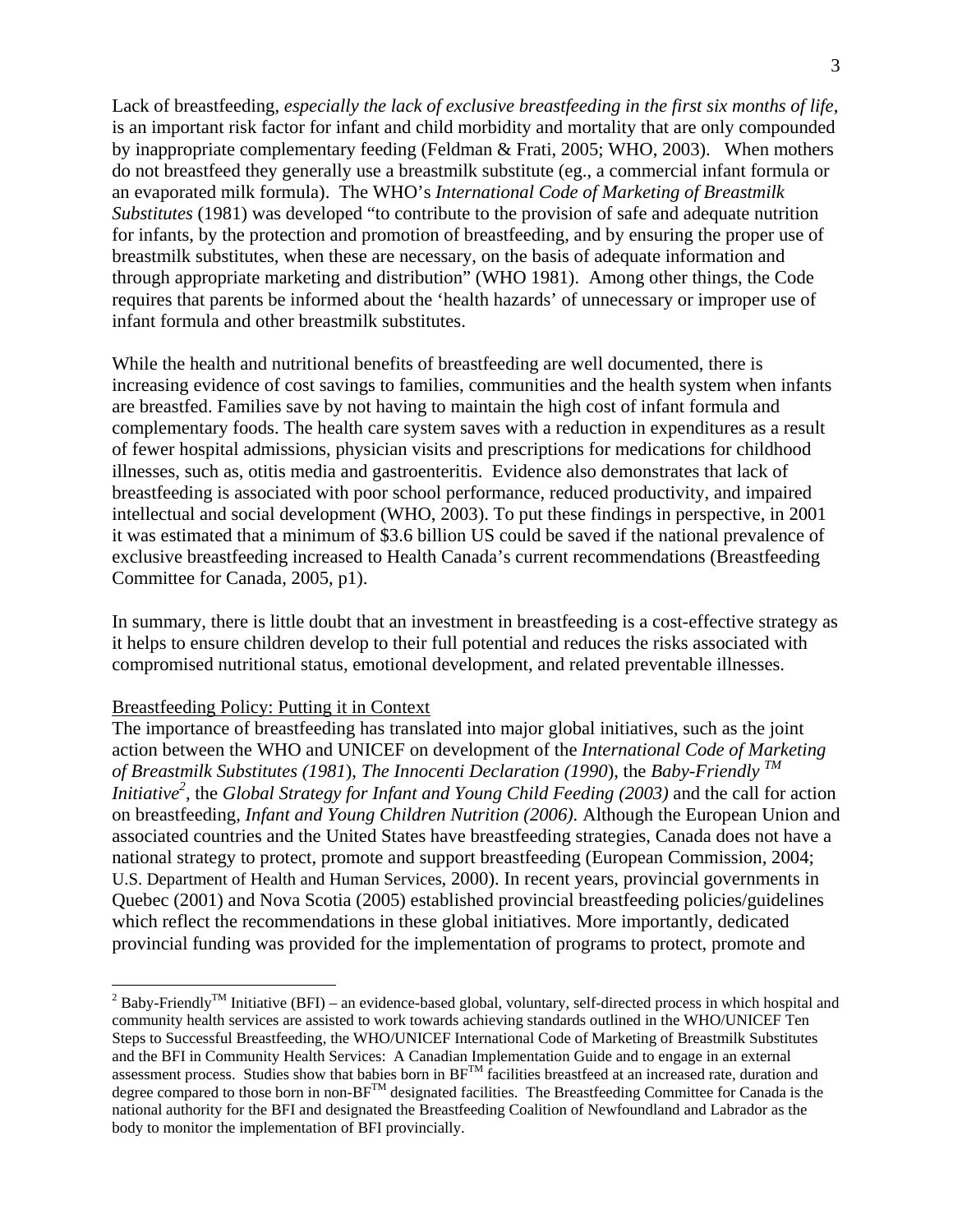support breastfeeding with the goal of increasing initiation and duration rates. Other provinces, such as British Columbia, Alberta, Manitoba, Saskatchewan and New Brunswick have also dedicated government funding to support breastfeeding initiatives.

Since 1991, the Breastfeeding Coalition of Newfoundland and Labrador has worked to increase the initiation and duration rates of breastfeeding in the province. The Coalition is a provincial committee of advocates from many health disciplines and the public. The committee does not have an established source of dedicated funding; rather, in-kind support is provided by the health care system, the Department of Health and Community Services and the Newfoundland and Labrador Provincial Perinatal Program.

Since its inception the Breastfeeding Coalition of Newfoundland and Labrador has provided a forum for collective action by breastfeeding experts and advocates. The Coalition has coordinated a number of fundamental activities to advance breastfeeding in the province, for example: disseminated information on breastfeeding issues and initiatives, sponsored 'Breastfeeding Support for the Healthy Baby Clubs' project and the related promotional campaign, 'Breastfeeding: Go with the flow!' funded by Health Canada. In 1999, it developed a strategic plan "Breastfeeding in Newfoundland and Labrador: Moving Towards the New Millennium" (Newfoundland & Labrador Provincial Perinatal Program, 1999). The plan provided a comprehensive review of the issues and advocated strategic directions and actions to address six issues associated with increasing breastfeeding rates in the province: public education and promotion, professional education, implementation of the Baby-Friendly<sup>TM</sup> Initiative, development of supportive public policies, and finally, resource and research development. Although the Breastfeeding Coalition worked to advance its strategic plan, without dedicated funding it was impossible to do so in a coordinated, comprehensive or effective manner.

Although there is interest in breastfeeding in the provincial health care system, there are currently no hospitals or community health services designated as Baby-Friendly<sup>TM</sup> and most are a long way from achieving Baby-Friendly<sup>TM</sup> status (Breastfeeding Coalition of Newfoundland and Labrador, 2004). Health professionals report there is limited time and insufficient resources devoted to promoting and supporting breastfeeding during a mother's short hospital stay, on her return home, and during the critical first weeks of breastfeeding. Many groups and individuals are striving to promote a breastfeeding culture in the province, for example, the Regional Breastfeeding Committees at all Health Authorities, Healthy Baby Clubs, Family Resource Centres, La Leche League Canada, and individual health professionals in hospital and community settings. However, there is no comprehensive, coordinated provincial approach to the protection and promotion of breastfeeding to support meaningful action at the regional and community level. This piecemeal approach is not working to promote breastfeeding as the social and cultural norm in the province.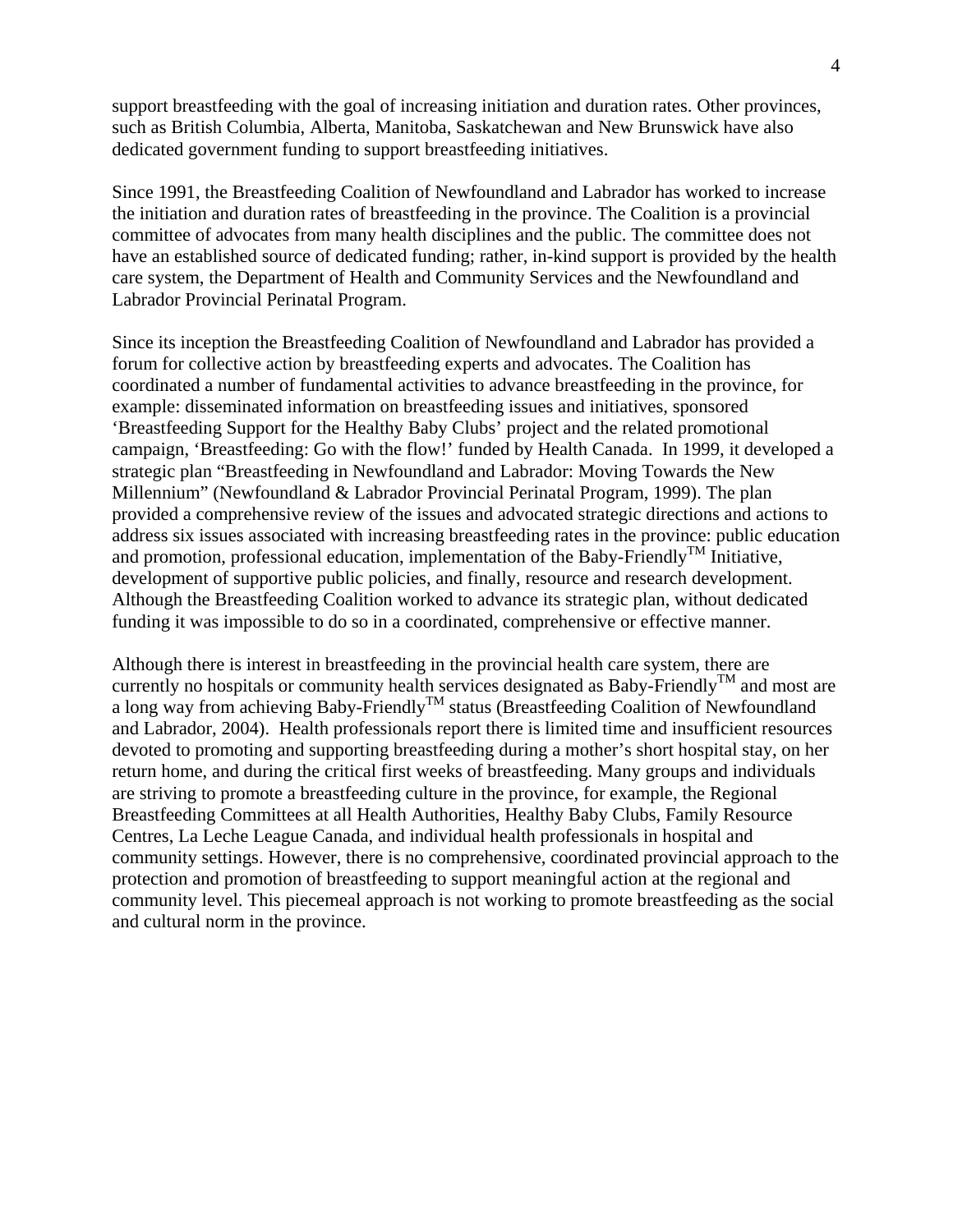### Recommendations: Making Breastfeeding a Public Health Priority

In conclusion, while there has been a strong commitment to changing breastfeeding practices, with initiation and six month duration rates at 63.6% and 11.1% respectively, much work needs to be done to establish breastfeeding as the normal infant feeding method in the province. It is time to correct our province's underperformance on this fundamental health practice in order to improve our children's foundation for a healthy life. Therefore, it is recommended the Government of Newfoundland and Labrador make breastfeeding a public health priority and:

- 1. Establish a provincial breastfeeding policy to protect, promote and support breastfeeding in Newfoundland and Labrador that advances Health Canada's breastfeeding recommendations (2004), the WHO's *Global Strategy for Infant and Young Child Feeding* (2003) and requires implementation of the *Baby-Friendly<sup>TM</sup> Initiative* in the province;
- 2. Appoint a person with the appropriate authority to coordinate the development and implementation of a provincial breastfeeding policy in collaboration with the health sector, other sectors (e.g., education system, private industry, voluntary organizations) and government departments and agencies (e.g. justice, human resources, labour and employment; health information);
- 3. Dedicate financial resources to the development and implementation of provincial programs designed to protect, promote, and support breastfeeding; and
- 4. Establish a provincial system to monitor breastfeeding initiation and duration rates.

### *Prepared jointly and endorsed by a wide network of professional and consumer organizations and experts that work collaboratively to advance breastfeeding in the province:*

Association of Registered Nurses of Newfoundland and Labrador Association of Midwives of Newfoundland and Labrador Breastfeeding Coalition of Newfoundland and Labrador Dietitians of Newfoundland and Labrador (A member group of Dietitians of Canada) La Leche League Canada – Atlantic Canada Newfoundland and Labrador Medical Association Newfoundland and Labrador Public Health Association Newfoundland and Labrador Social Workers Association Pharmacists Association of Newfoundland and Labrador

September 22, 2006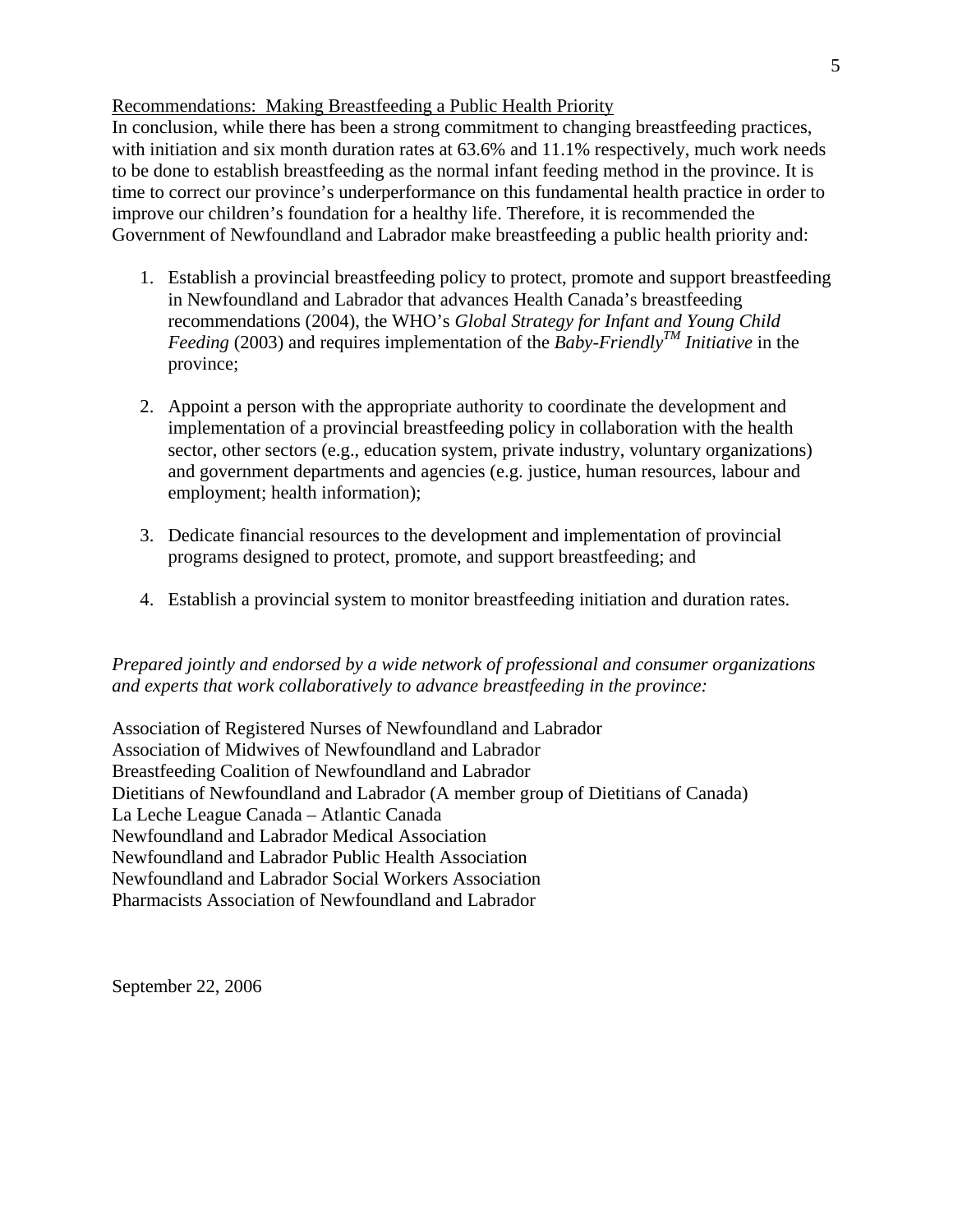#### References

- American Academy of Pediatrics. (2005). *Policy Statement: Breastfeeding and the use of human milk*. Retrieved October 2005 from www.pediatrics.org.
- Breastfeeding Coalition of Newfoundland and Labrador. (2004). *Baby-FriendlyTM Initiative Questionnaire for NEWFOUNDLAND AND LABRADOR Hospitals/Health and Community Services Report*. St. John's, NL: Newfoundland and Labrador Perinatal Program.
- Breastfeeding Committee for Canada. (2005). Correspondence to Chief Public Health Office, Public Health Agency of Canada from the Breastfeeding Committee for Canada (BCC) co-chairs regarding breastfeeding policy. Ottawa, ON: BCC.
- Canadian Institute for Health Information. (2004). *Improving the Health of Canadians.* Ottawa: CIHI.
- Chen, A. & Rogan, W.J. (2004). Breastfeeding and the risk of postneonatal death in the US. *Pediatrics, 113*, 435-9.
- Collaborative Group on Hormonal Factors in Breast Cancer. (2002). Breast cancer and breastfeeding: Collaborative reanalysis of individual data from 47 epidemiological studies in 30 countries, including 50302 women with breast cancer and 96973 women without the disease. *Lancet, 360*(9328), 187-95. Retrieved June 15, 2006 from www.ncbi.nlm.nih.gov/entrez/query.fcgi?cmd
- Dell, S. & To, T. (2001). Breastfeeding and asthma in young children. *Archives of Pediatric Adolescent Medicine 155*, 1261-65.
- European Commission Directorate Public Health and Risk Assessment. (2004). *EU Project on Promotion of Breastfeeding in Europe: A Blueprint for Action*. Luxembourg. Retrieved September 22, 2006 from www.iblce-europe.org.
- Felman, P. & Frati, P. (2005). Evidence-based benefits of breastfeeding for the Breastfeeding Committee for Canada: A selected annotated bibliography. Retrieved June 16, 2006 from www.breastfeedingcanada.ca.
- Government of New Brunswick. (2006). *New Brunswick wellness strategy: A provincial health plan initiative*. Retrieved January 25, 2006 from www.gnb.ca/0055/wellness\_strategy/pdf/3643e-final.pdf.
- Government of Newfoundland and Labrador. (2005). *Reducing poverty in Newfoundland and Labrador: Working towards a solution*. St. John's, NL: Department of Human Resources Labour and Employment.
- Government of Nova Scotia. (2005). *Nova Scotia's breastfeeding policy*. Retrieved from www.gov.ns.ca/ohp.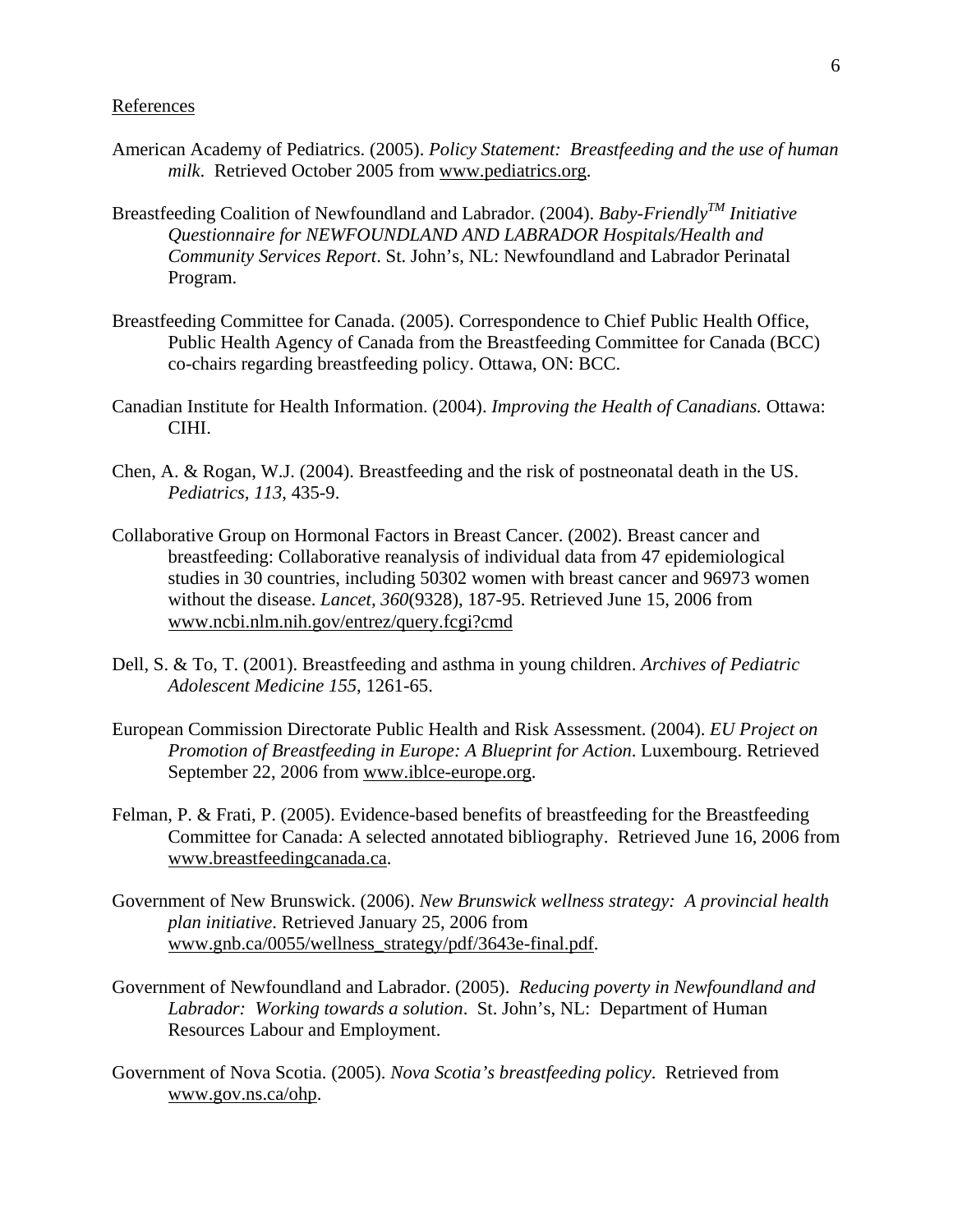- Government of Quebec. (2001). *Breastfeeding in Quebec: Guidelines.* An English translation of L'Allaitement maternel au Québec: lignes directrices du Ministère de la senate et des services sociaux for Saskatchewan Health, August 2002.
- Health Canada. (2004). *Exclusive breastfeeding duration 2004 Health Canada recommendation*. Retrieved June 12, 2006 from www.hc-sc.gc.ca/fn-an/nutriton/childenfant/infant-nourisson/exd\_bf\_dur\_dur\_am\_excl\_e.html.
- Matthews, K., Banoub-Baddour, S., Laryea, M., McKim, E., and Webber, K. (1994). Infant Feeding Practices in Newfoundland and Labrador: A Study of the First Six Months of Life. *Canadian Journal of Public Health, 86*(5), 296-300.
- McCain, M. & Mustard, F. (1999). *Early years study*. Toronto: Government of Ontario.
- New Brunswick Department of Health and Community Services and Provincial Breastfeeding Advisory Committee. (1999). *New Brunswick strategy to normalize breastfeeding in the province*. Fredericton: Government of New Brunswick.
- Newfoundland and Labrador Provincial Perinatal Program. (1999). *Breastfeeding in Newfoundland and Labrador: Moving towards the new millennium: A Strategic Plan 1999-2004*. St. John's, NL: Provincial Perinatal Program.
- Newfoundland and Labrador Provincial Perinatal Program. (2006). *Neonatal Breastfeeding Statistics 1986-2005*. St. John's: Author.
- Ontario Public Health Association. (2004). Correspondence to the Minister of Health, Health Canada from the President of the Ontario Public Health Association regarding breastfeeding policy. Toronto, ON: Ontario Public Health Association.
- Palda, V.A., Guise, J.M., and Wathen, C.N. with The Canadian Task Force on Preventative Health Care. (2004). Interventions to promote breastfeeding: Applying the evidence in clinical practice. *Canadian Medical Association Journal, 170*(6). Retrieved September 6, 2006 from www.cmaj.ca.
- Palmer, B. (1998). The influencing of breastfeeding on the development of the oral cavity: A commentary. *Journal of Human Lactation*, *14*(2), 93-98.
- Registered Nurses Association of Ontario. (2003). *Breastfeeding best practice guidelines for nurses*. Toronto: RNAO.
- Statistics Canada. (2003). *Breastfeeding practices*. Retrieved in March 2006 from www.statcan.ca.
- Strathearn, L., O'Callaghan, M.J., Najam, J., Williams, G., Bor, W., Anderson, M. (2002). Breastfeeding and mother-infant separation: Independent predictors of child abuse and neglect (Abstract), National Conference of the Academy of Pediatrics. Louisiana: New Orleans. Retrieved in November 2003 from http://www.aap.org/breastfeeding/2003NCEabstracts.pdf.